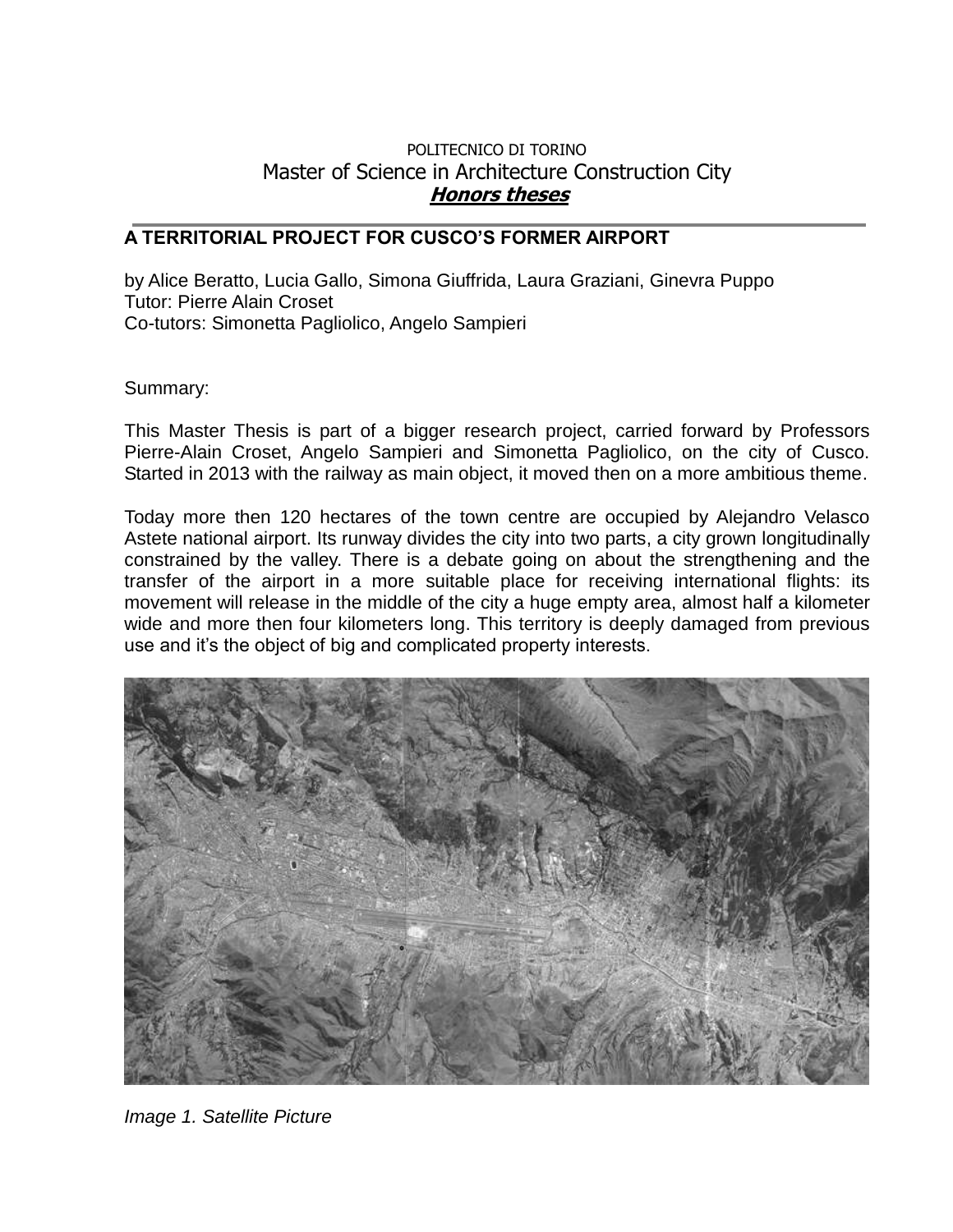This is the topic of our master thesis and our trip to Peru was the starting point.

The first volume contains a general analysis of Cusco, made with maps and graphs, and a sort of report of our experience in Perù.

We specifically deal with the theme of the airport: the debate on the disposal, the area and the immediate context of the existing airport, the possible future perspectives.

In the end of this volume we outline some guidelines for a possible future transformation of the area. In particular the redefinition of water and mobility systems becomes a starting point for the subdivision of the territory in three big areas of interests. These will be partially further examined with the design researches shown in the next three volumes: *A neighbourhood in the park, A shape for water, The threshold between park and city*.



*Image 2. Urban project: overall scheme.*

The section "*A neighbourhood in the park"* is about the western part of the airport. The theme is the definition of a new settlement principle able to organize a new urban fabric characterized by high density and low index of covered area.

The park is "inhabited" and "inhabiting the park" means living in a space strongly characterized by the presence of nature, of public spaces, of common facilities and crossed by pedestrian paths. The goal is to give a try to an untraditional urbanity.

Into the section "*A shape for water"* is shown one of the most radical operation that we proposed: the reconfiguration of part of the existing fluvial system with the aim of reducing the flooding risk due to the Huatanay, the main river of Cusco.

We decide to insert an expansion basin that is able to catch part of the hydraulic volume of the river in emergency situations.

The main challenge was to transform an hydraulic constraint into an opportunity for the neighbourhood and into an interest point for the whole city: from an engineering element to a sort of valley with permeable soil, accessible in dry seasons.